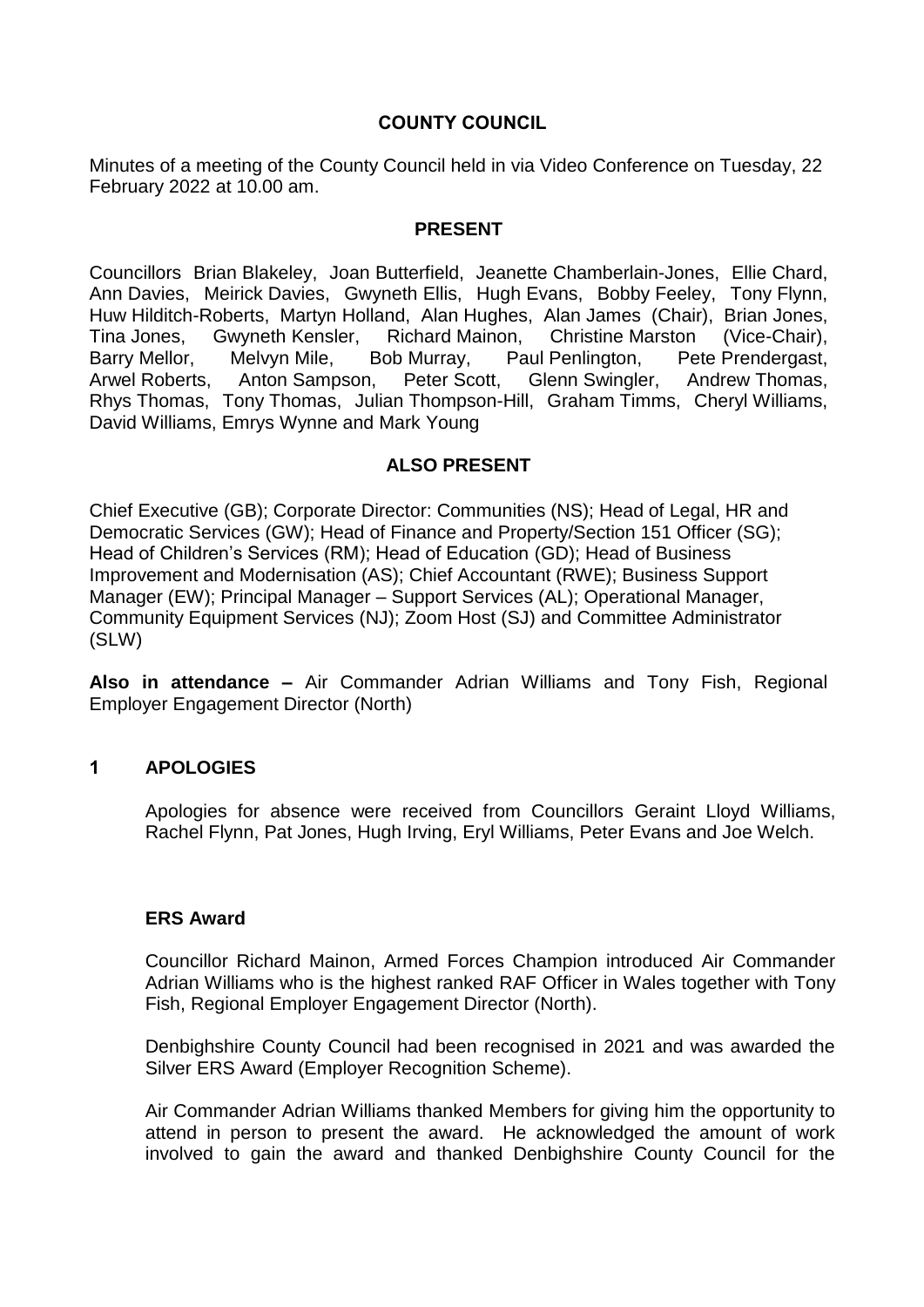investment in time and commitment to the Armed Forces and looked forward to working together in the future.

Air Commander Williams presented the award to Councillor Alan James, Chair of Council.

# **2 DECLARATIONS OF INTEREST**

Councillor Ellie Chard declared a personal interest in item 12, Notice of Motion, as she is a Governor of Ysgol Tir Morfa.

# **3 URGENT MATTERS AS AGREED BY THE CHAIR**

None.

## **4 MINUTES**

The minutes of Full Council held on 25 January 2022 were submitted.

*RESOLVED that the minutes of Full Council held on 25 January 2022 be confirmed as a correct record.*

## **5 NORTH WALES POPULATION NEEDS ASSESSMENT 2022**

Councillor Bobby Feeley, Lead Member for Well-being and Independence, introduced the North Wales Population Needs Assessment (PNA) report (previously circulated).

The PNA had previously been scrutinised by Partnerships Scrutiny Committee and needed to be submitted to the Welsh Government prior to the end of March 2022.

Councillor Feeley gave an overview of the PNA to Council as follows –

- it was a statutory duty for local authorities and health boards to develop a joint assessment for the care and support needs of regional population across Wales on a 5-yearly basis and the first PNA published in 2017 had been used as the basis for the latest document
- the PNA had been produced by the North Wales Regional Partnership Board as a joint exercise involving the six local authorities, Betsi Cadwaladr University Health Board (BCUHB) and Public Health Wales with the document split into various thematic chapters
- Denbighshire's priorities would be included in the final version of the PNA along with a similar document for each of the local authorities and BCUHB
- the PNA aimed to improve understanding of the population across North Wales and how their needs would evolve and change over the coming years, and had been an expansive piece of work, taking into account the views of the population
- a wide range of consultations had taken place with organisations, partners and around 350 individuals had taken part in a regional survey to inform the PNA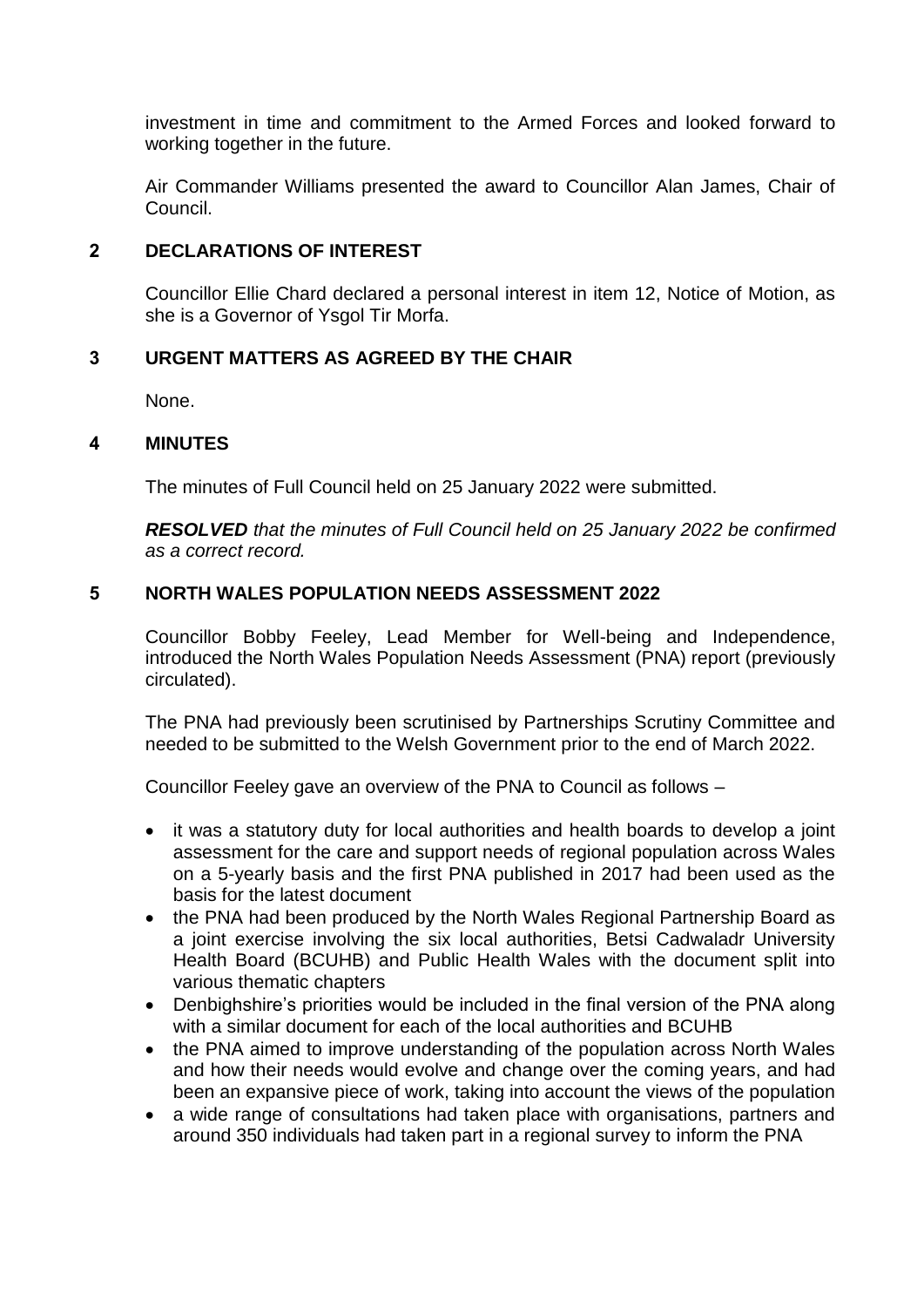• highlighted next steps with the PNA being taken through the approval processes of the other five local authorities and BCUHB prior to formal sign off by the Regional Partnership Board and submission to Welsh Government in March.

The Regional Population Needs Assessment has been split into thematic chapters. Attached in Appendix 2 were Denbighshire's own priorities.

Discussions took place and the following points were raised:-

- Disabled passenger assistance on public transport was requested to be looked into and also for people with learning difficulties. It was confirmed the document was a live document and would be updated as and when information was released.
- A query regarding Meifod was raised and it was confirmed that there were continuing problems with the heating but this would be dealt with and the building would be reviewed and hoping to open as soon as all the works were completed.
- Domestic Abuse issue was underfunded but there were refuges for women to be placed. On occasion they needed to be moved out of county for their own safety.
- It was confirmed that the Population Needs Assessment had been scrutinised at Partnerships Scrutiny Committee.
- Recruitment and retention of staff continued to be a problem but it was confirmed this was a national problem, not just in Denbighshire. Discussions were taking place with Welsh Government to pay Care Workers the Real Living Wage. Denbighshire were doing everything they could to recruit and retain staff.
- Delayed Transfer of Care from hospitals was an issue. Work was taking place with families and informal carers to assist with this issue.
- The work undertaken by volunteers during the pandemic was recognised and praised as this had been vital to those who were elderly and living independently at home. It was confirmed that the work continued with the "Edge of Care Team" which had been one of the best practices which had come out of the pandemic.

Thanks were extended to Geoff Davies, Ann Lloyd and the team for all the work they had done.

Councillor Bobby Feeley PROPOSED the approval of the North Wales Population Needs Assessment, SECONDED by Councillor Joan Butterfield.

Members were unanimously in favour and,

*RESOLVED that Full Council approve the North Wales Population Needs Assessment 2022.*

## **6 CLIMATE AND ECOLOGICAL CHANGE STRATEGY - UPDATE ON YEAR 1 DELIVERY**

Councillor Brian Jones, Lead Member for Waste, Transport and the Environment acknowledged Alan Smith, Head of Business Improvement and Modernisation who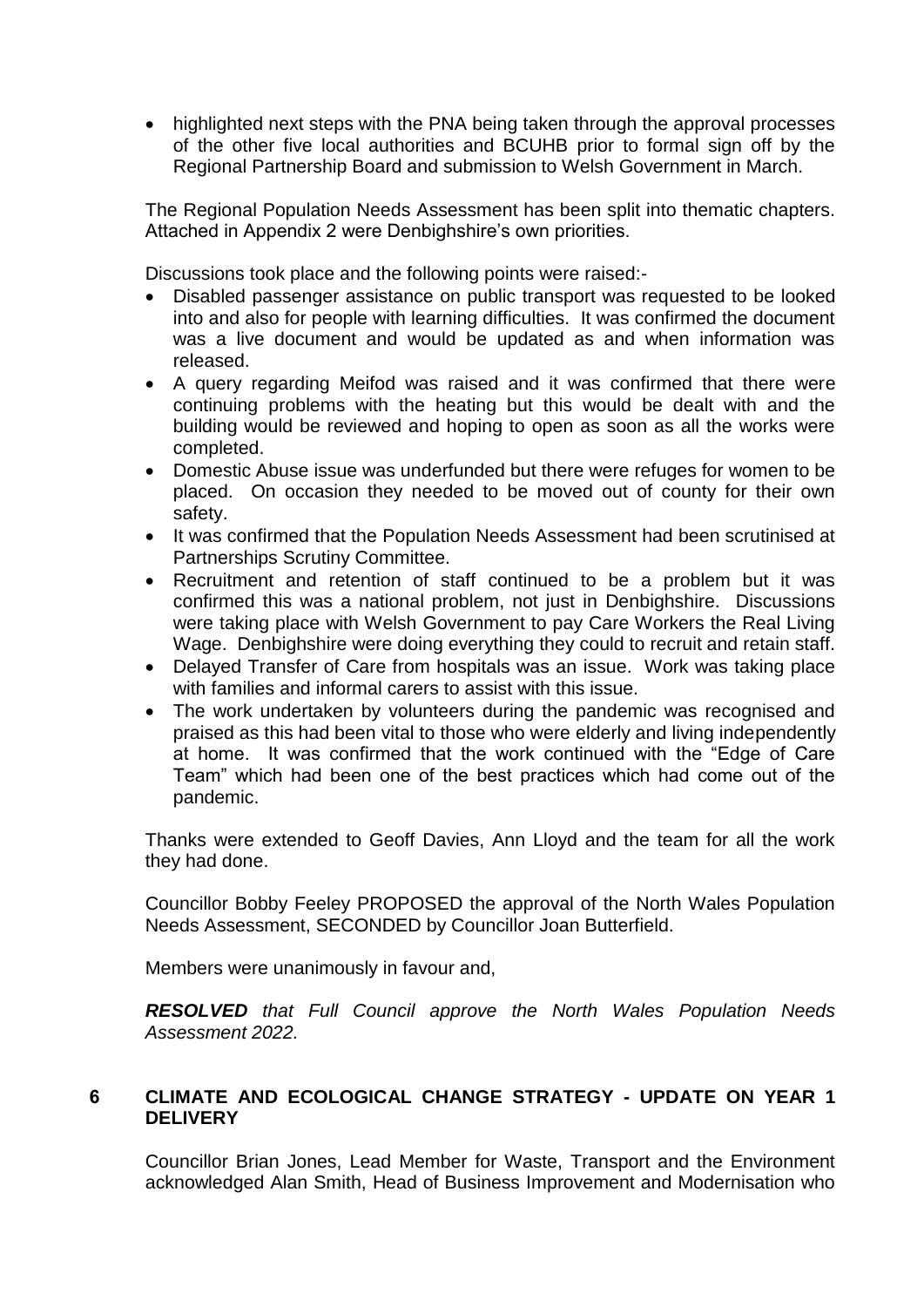was due to retire and Councillor Jones stated what an asset he had been to the Local Authority and everyone expressed their gratitude for all his work during the years at Denbighshire and wished him well on his retirement.

Councillor Brian Jones introduced the report (previously circulated) to provide information on the delivery and progress made so far during year 1 of the Climate and Ecological Change Strategy 2021-2030 ('Strategy') delivery and explore options for the Climate Change and Ecological Emergency Political Working Group and induction of Members following the May 2022 elections.

During indepth discussions, the following points were raised –

- It was confirmed that a tree nursery had been set up in St. Asaph and a number of St Asaph residents had volunteered at the site.
- The new Recycle Centre in Denbigh was currently under construction which would enable extensive recycling.
- It was confirmed all political groups and members of the public had been involved and were united to push the agenda forward.
- Sequestration carbon on council owned land was a priority. Work was taking place with Communities to reduce their carbon.
- The UK Government were to fund, in the future, investment in EV (Electric Vehicle) charging. At this point it was also confirmed that a hydrogen hybrid bus was being trialled as an alternative to EVs.

Members congratulated all involved with the Climate Change Emergency works which had taken place to date

At this juncture, the Head of Legal, HR and Democratic Services confirmed that the recommendation 3.5 be amended to read "To consider the **support** of a dedicated Cabinet lead for Climate and Ecological Change as recommended by the Climate Change and Ecological Emergency Political Working Group".

Councillor Brian Jones PROPOSED the approval of the report, SECONDED by Councillor Arwel Roberts.

All Members present unanimously approved the report together with the amended recommendation 3.5 of the report.

## *RESOLVED that:-*

- *To note the progress made so far during year 1 of the Strategy delivery.*
- *To agree in principal to continue the Climate Change and Ecological Emergency Political Working Group into new Council (2022-2027).*
- *To provide feedback on the draft plan / approach for inducting Members of the new Council after the May 2022 elections on this agenda.*
- *That the Committee confirms that it has read, understood and taken account of the Well-being Impact Assessment (Appendix 1) as part of its consideration.*
- *To consider the support of a dedicated Cabinet lead for Climate and Ecological Change as recommended by the Climate Change and Ecological Emergency Political Working Group.*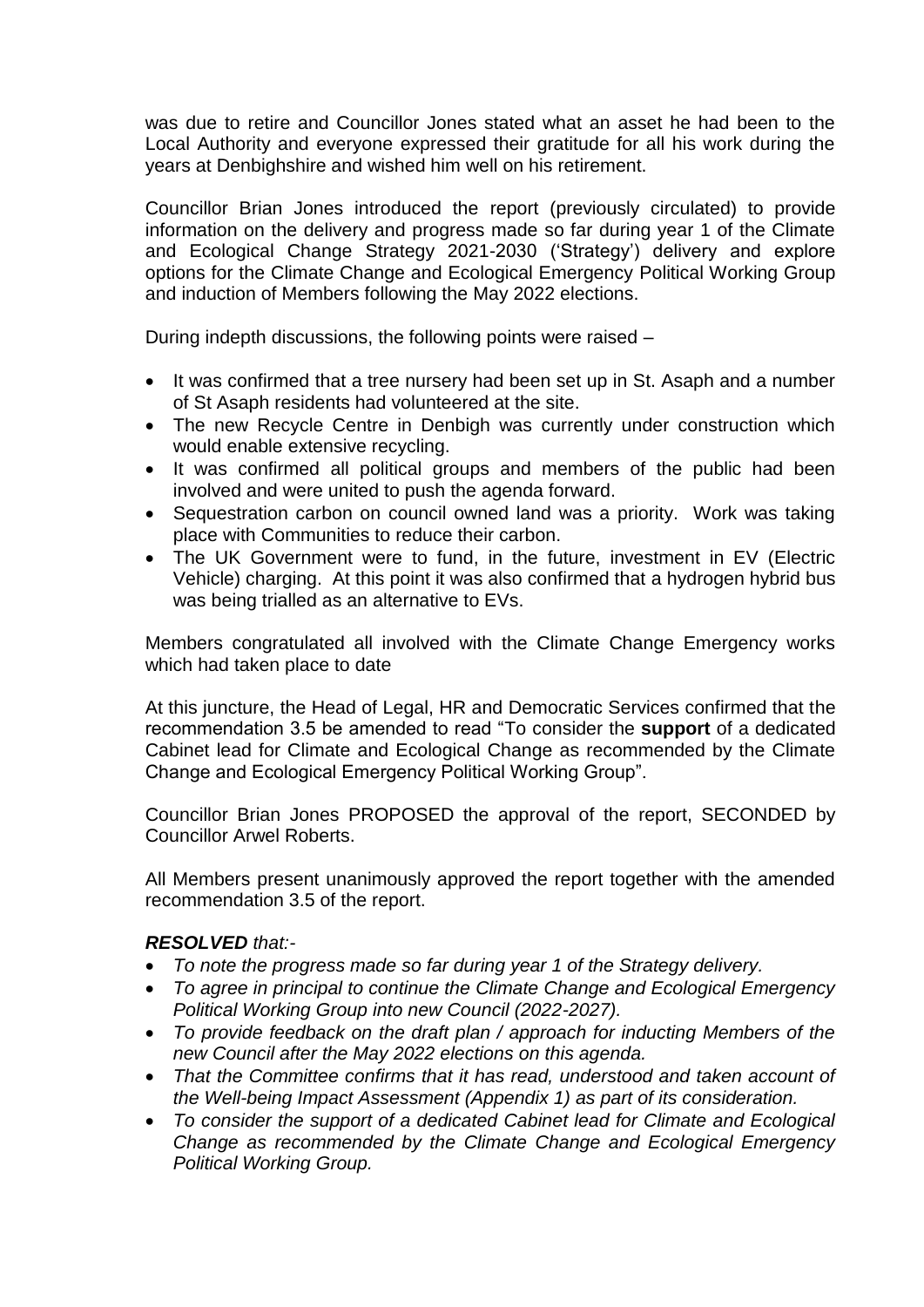# **7 COUNCIL TAX 22/23 AND ASSOCIATED MATTERS**

Councillor Julian Thompson-Hill, Lead Member for Finance, Performance and Strategic Assets introduced the report (previously circulated).

In adopting the resolutions of the Council budget meeting of the 25 January 2022 it was necessary for the Council to pass further resolutions in a particular form to ensure that the Council Tax and its associated matters were legally valid.

A decision was required by Full Council to set the levels of Council Tax for 2022/23.

It was necessary for the County Council, as the Billing Authority, to consider the precepts received from the Police & Crime Commissioner for North Wales and the Town/Community Councils and to declare the Council Tax levels for the 2022/23 financial year.

Councillor Julian Thompson-Hill PROPOSED the report, SECONDED by Councillor Peter Scott.

All Members present unanimously approved the report.

## *RESOLVED that:*

- It is necessary for the County Council, as the Billing Authority, to consider the precepts received from the Police & Crime Commissioner for North Wales and the Town/Community Councils and declare the Council Tax levels for the 2022/23 financial year.
- It is recommended that the amounts calculated by the Council for the 2022/23 financial year, in accordance with Sections 32 to 34 (1) of the Local Government Finance Act 1992 (the Act) and Alteration of Requisite Calculations (Wales) Regulations 2008 be as Appendix A section 3.
- It is recommended that the amounts calculated by the Council for the 2022/23 financial year, in accordance with Sections 34 (2) to 36 (1) of the Local Government Finance Act 1992 (the Act) be as Appendix A section 4.
- The amounts of Council Tax for the 2022/23 financial year for each of the categories of dwellings be as shown in Appendix C.
- The level of discount for Class A, B, and C as prescribed under the Council Tax (Prescribed Class of Dwellings) (Wales) Regulations 2004 be set at zero for the financial year 2022/23 with the caveat that this is dependent on no changes to legislation or local conditions.

## **BREAK 12:00 P.M. – 12:15 P.M.**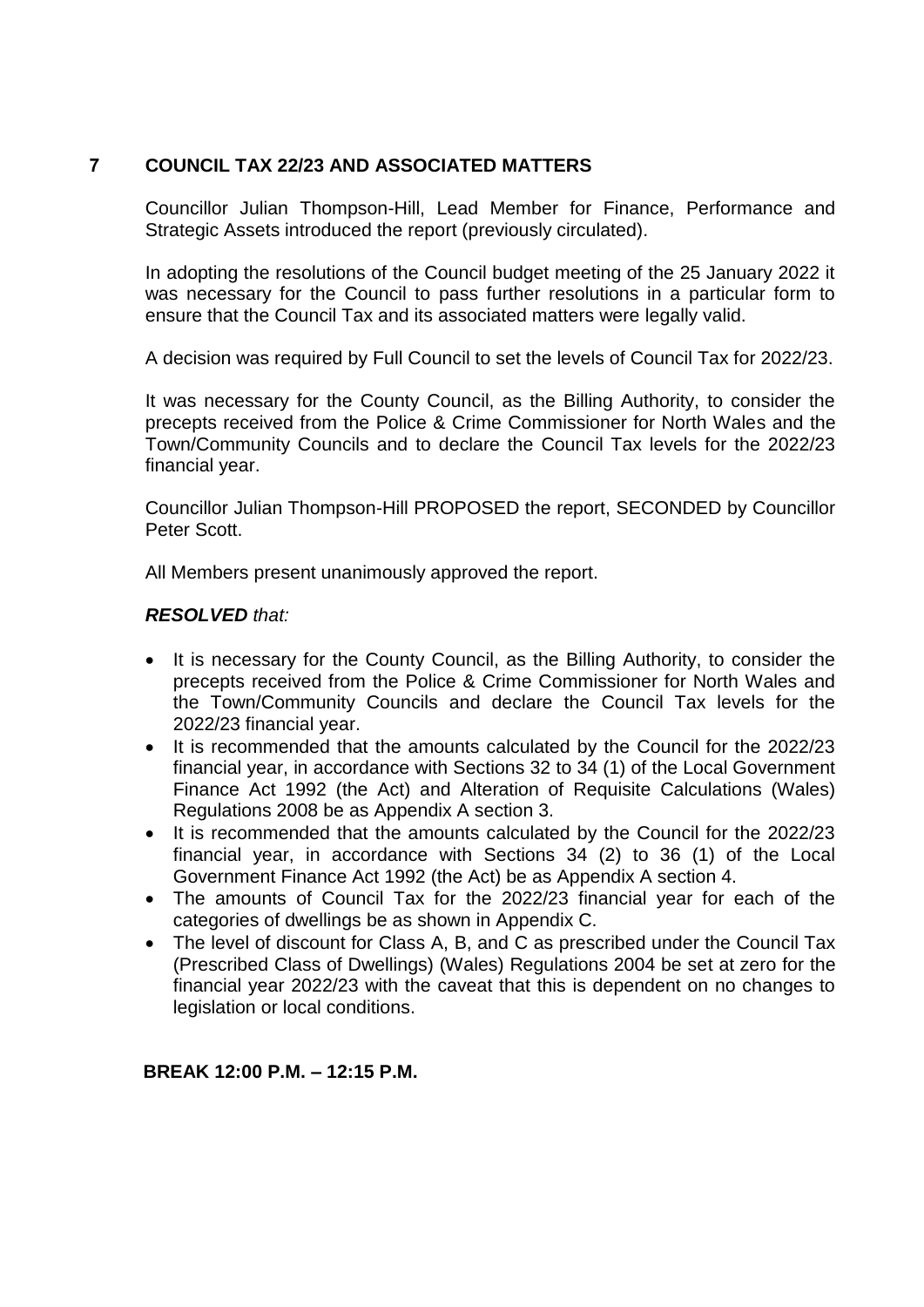## **8 CAPITAL PLAN 2021/22 - 2024/25 AND RECOMMENDATIONS OF THE STRATEGIC INVESTMENT GROUP**

Councillor Julian Thompson-Hill, Lead Member for Finance, Performance and Strategic Assets, introduced the report (previously circulated) to provide members with an updated Capital Plan including an update on major projects and the Corporate Plan. The report also included the Capital Strategy Report for 2022-23.

Councillor Julian Thompson-Hill guided members through the report.

Councillor Christine Marston queried the up to date position regarding Llannerch Bridge. It was confirmed that a Business Case was being put together to obtain funding for the bridge from the Welsh Government. The Business Case should be completed by late summer/autumn.

Councillor Julian Thompson-Hill PROPOSED the report, SECONDED by Councillor Peter Scott.

All Members present unanimously approved the report.

#### *RESOLVED that:-*

- Members note the latest position on the 2021/22 element of the Capital Plan and the update on major projects.
- Members support the recommendation of the Strategic Investment Group as detailed in Appendix 5 and summarised in Appendix 6.
- Members approve the 2022/23 Capital Plan.
- Members approve the Capital Strategy Report for 2022/23 as detailed in Appendix 7.

# **9 TREASURY MANAGEMENT STRATEGY STATEMENT (TMSS) 2022/23 AND PRUDENTIAL INDICATORS 2022/23 TO 2024/25 (APPENDIX 1)**

Councillor Julian Thompson-Hill, Lead Member for Finance, Performance and Strategic Assets, introduced the report (previously circulated) to seek Council's approval of the Treasury Management Strategy Statement (TMSS) for 2022/23 and Prudential Indicators for 2022/23 – 2024/25.

The Chartered Institute of Public Finance and Accountancy's Code of Practice on Treasury Management required the Council to approve the TMSS and Prudential Indicators annually.

Following discussion, members expressed their thanks to the Head of Finance, Steve Gadd and his team, together with Councillor Julian Thompson-Hill for all their hard work.

Councillor Julian Thompson-Hill PROPOSED the report, SECONDED by Councillor Martyn Holland.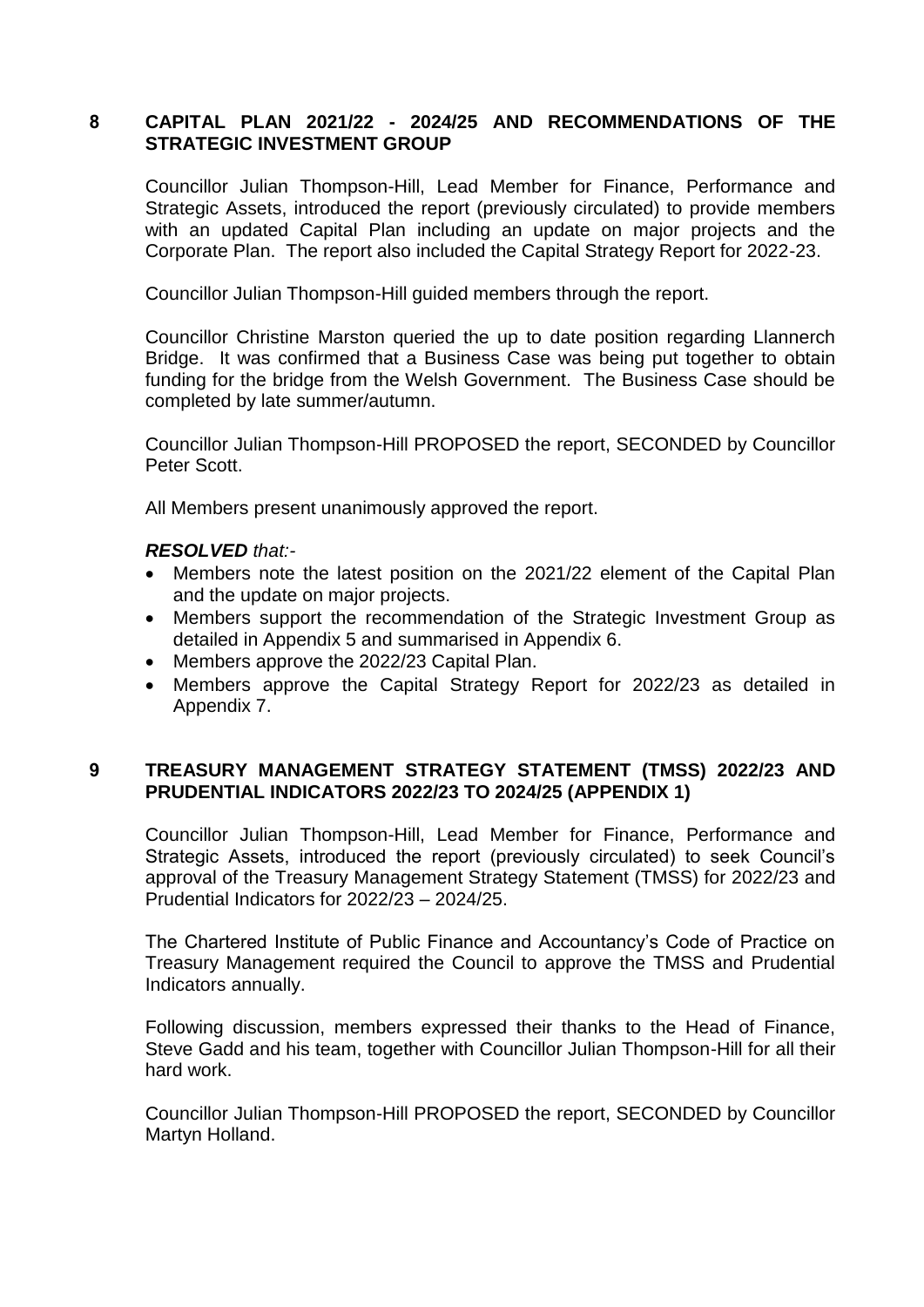*RESOLVED that:-*

- Council approves the TMSS for 2022/23 (Appendix 1).
- Council approves the setting of Prudential Indicators for 2022/23, 2023/24 and 2024/25 (Appendix 1 Annex A).
- Council approves the Minimum Revenue Provision Statement (Appendix 1 Section 6).
- Council confirms that it has read, understood and taken account of the Wellbeing Impact Assessment (Appendix 2) as part of its consideration.

## **10 ROLE OF DIVERSITY CHAMPION**

The Leader, Councillor Hugh Evans introduced the report (previously circulated).

On 7<sup>th</sup> December 2021, Council considered a Notice of Motion which called for the creation of a Diversity Champion. Council resolved that a report on the role of a Diversity Champion be presented to Democratic Services Committee to define the role and a further report be presented to Full Council.

A role description had been drafted and attached in Appendix 1 to the report.

The role description was drafted to follow the same form as the role descriptions adopted for the current Champions.

At this juncture, Councillor Gwyneth Kensler suggested a section should be added in the role description as follows –

"participation in Council matters by the diverse communities should take place and to encourage people from diverse communities to stand for election".

The Head of Legal, HR and Democratic Services confirmed that could be included within the role description if member agreed, which they did unanimously.

Councillor Hugh Evans PROPOSED the report to also include the suggestion put forward by Councillor Gwyneth Kensler, SECONDED by Councillor Gwyneth Kensler.

*RESOLVED* That Council, subject to the above, approves the creation of the role of Diversity Champion in accordance with the role description set out in Appendix 1.

# **11 NOTICE OF MOTION**

The following Notice of Motion was put forward by Councillor Brian Jones on behalf of the Welsh Conservative Group for consideration by Full Council:

That Denbighshire County Council acknowledge that proposals for a large scale tidal project off the coast of Denbighshire are being developed by the private sector.

That significant work is required to bring mature proposals before the council and that the council would consider these detailed proposals in due course.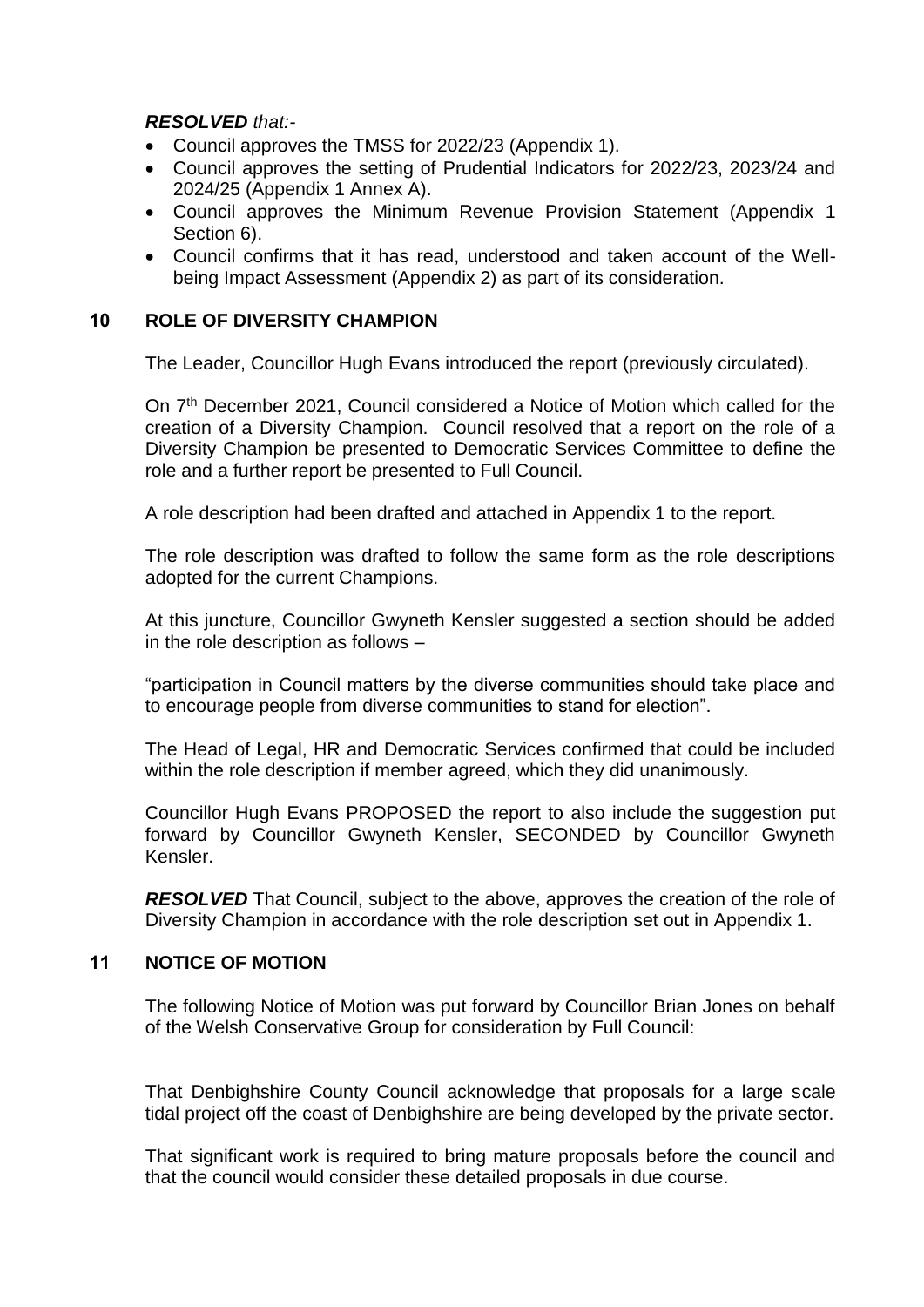That the Council is supportive in principle to the development of a tidal energy project off the Denbighshire Coastline.

Accordingly Denbighshire County Council resolve to:

1) Support in principle to the development of a large scale tidal energy project off the Denbighshire Coast line.

2) That a group of DCC elected members, including the leader or nominated deputy, and member of each MAG be set up to monitor evaluate and progress a NW tidal lagoon and to lobby both governments to support the project.

Councillor Brian Jones PROPOSED the Notice of Motion SECONDED by Councillor Peter Scott.

The Leader, Councillor Hugh Evans confirmed he was in support of the Notice of Motion. It was a large complex project which would be seen as a North Wales Lagoon.

All members present unanimously agreed to the Notice of Motion.

#### *RESOLVED that Council:-*

- *Support in principle to the development of a large scale tidal energy project off the Denbighshire Coast line.*
- *Agree a group of DCC elected members, including the leader or nominated deputy, and member of each MAG be set up to monitor evaluate and progress a NW tidal lagoon and to lobby both governments to support the project.*

## **12 NOTICE OF MOTION**

Councillor Ellie Chard declared a personal interest as she is a Governor of Ysgol Tir Morfa.

A Notice of Motion was put forward by Councillor Ellie Chard on behalf of the Labour Group as follows –

"On the behalf of the Labour Group I am seeking financial support from Denbighshire County Council to assist Ysgol Tir Morfa to build a hydrotherapy pool for the severely disabled pupils. The school does not have enough money to complete the project and every year the pool isn't built is a year of lost learning for the most vulnerable young people in society plus provision for the most disabled in Denbighshire is lacking."

Cllr Chard gave the following supportive statement -

"The whole school community at Ysgol Tir Morfa have been trying to raise funds for a hydrotherapy pool to be used by their pupils. At present the school transport only 5 pupils to the nearest facility which is Ysgol Pen Coch in Flintshire once a week. This is costly in terms of staff time, travel costs and limited number of pupils who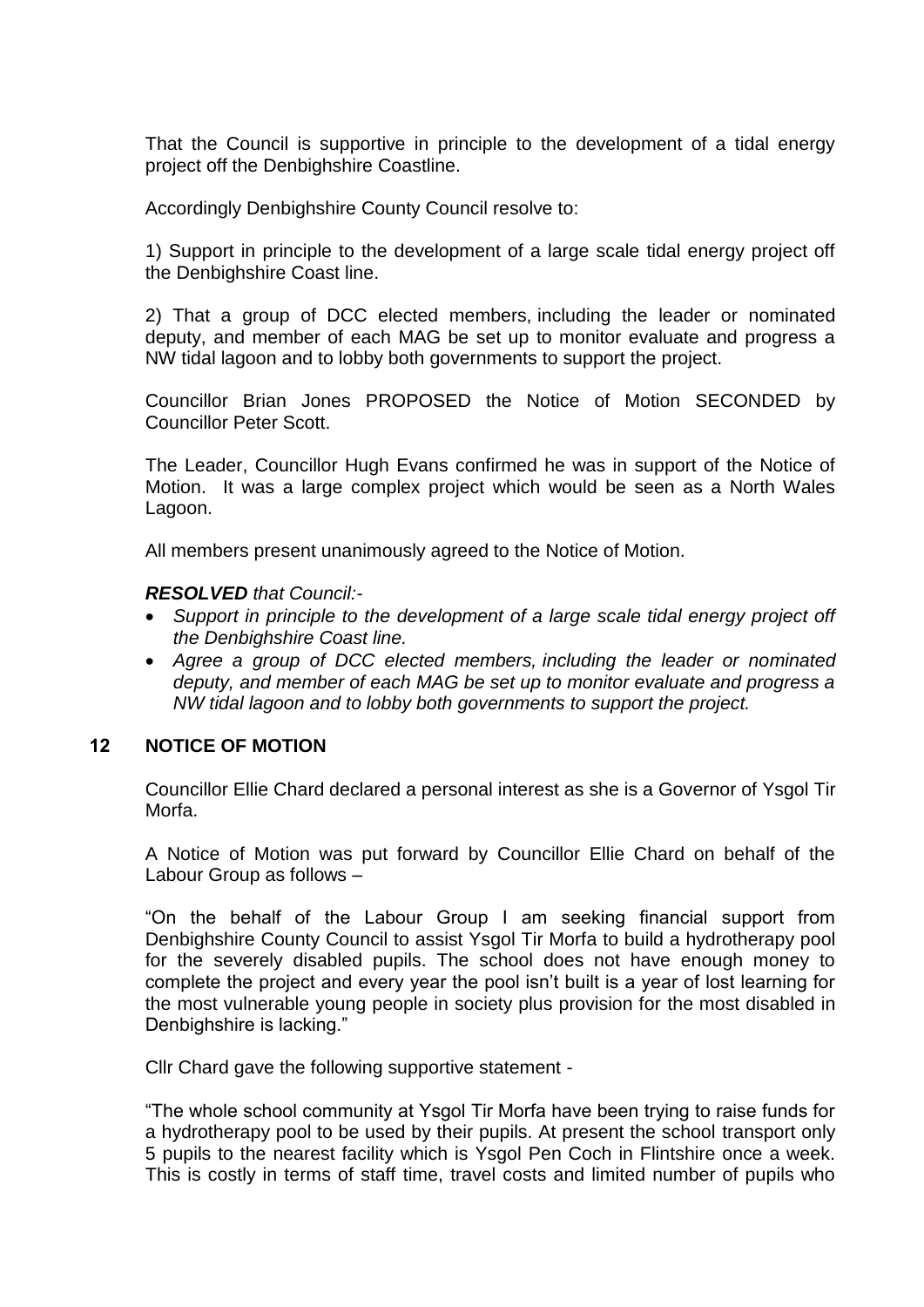can access the therapy. The Ffordd Derwen site has the space in which to accommodate a hydrotherapy pool. Pupils with the most complex physical, medical and cognitive needs are based on this site. By having the facility on site, the carbon footprint, staffing costs and a higher number of pupils who could access the facility would be addressed.

The wheelchair users experience freedom from outside of their chairs, encouraging muscle tone, digestion and circulation. The school has been saving for 5 years and has currently £250,000 towards it. DCC modernisation department want changes to the building which pushes total costs up to £450,000 which is out of reach.

Various options have been explored. Steve Morgan Foundation was initially going to support but the fabric of the school building was not suitable to house a warm, moist therapy pool. The modernisation team have been to inspect the school and all options they have suggested are well above the budget of the school meanwhile these most vulnerable members of society are being overlooked. A recent review showed that in all of Wales there are only 3 counties with no hydrotherapy provision for disabled young people and Denbighshire is one of them.

Being a LEA governor for nearly 5 years I feel that it in reality we need help for the youngsters and adults in the community with a disability. This pool would benefit the whole community during school hours and out of school hours.

So I am asking Council to support this project which would help so many of our pupils in Ysgol Tir Morfa and schools in Denbighshire plus adults in the community".

Councillor Ellie Chard PROPOSED the Notice of Motion, SECONDED by Councillor Cheryl Williams.

Councillor Huw Hilditch-Roberts requested an amendment in that the Notice of Motion be put before the Modernising Education Board as this would be the appropriate forum rather than Full Council. Full Council was not the place to be making financial commitments based on a Notice of Motion. It was also confirmed that officers were aware of the need for a hydrotherapy pool and were looking at options for funding.

Councillor Ellie Chard agreed to the amendment and all present unanimously agreed to the amendment.

*RESOLVED that the Notice of Motion for a hydrotherapy pool at Ysgol Tir Morfa in Rhyl be put forward to the Modernising Education Board for consideration.*

## **13 COUNTY COUNCIL FORWARD WORK PROGRAMME**

The Head of Legal, HR and Democratic Services introduce the Council's Forward Work Programme together with the Council Briefing Forward Work Programme (previously circulated).

14 March 2022 – Formal Council to take place with Chief Executive presenting a report on the SLT structure. Thereafter, the meeting would be an informal Council Briefing.